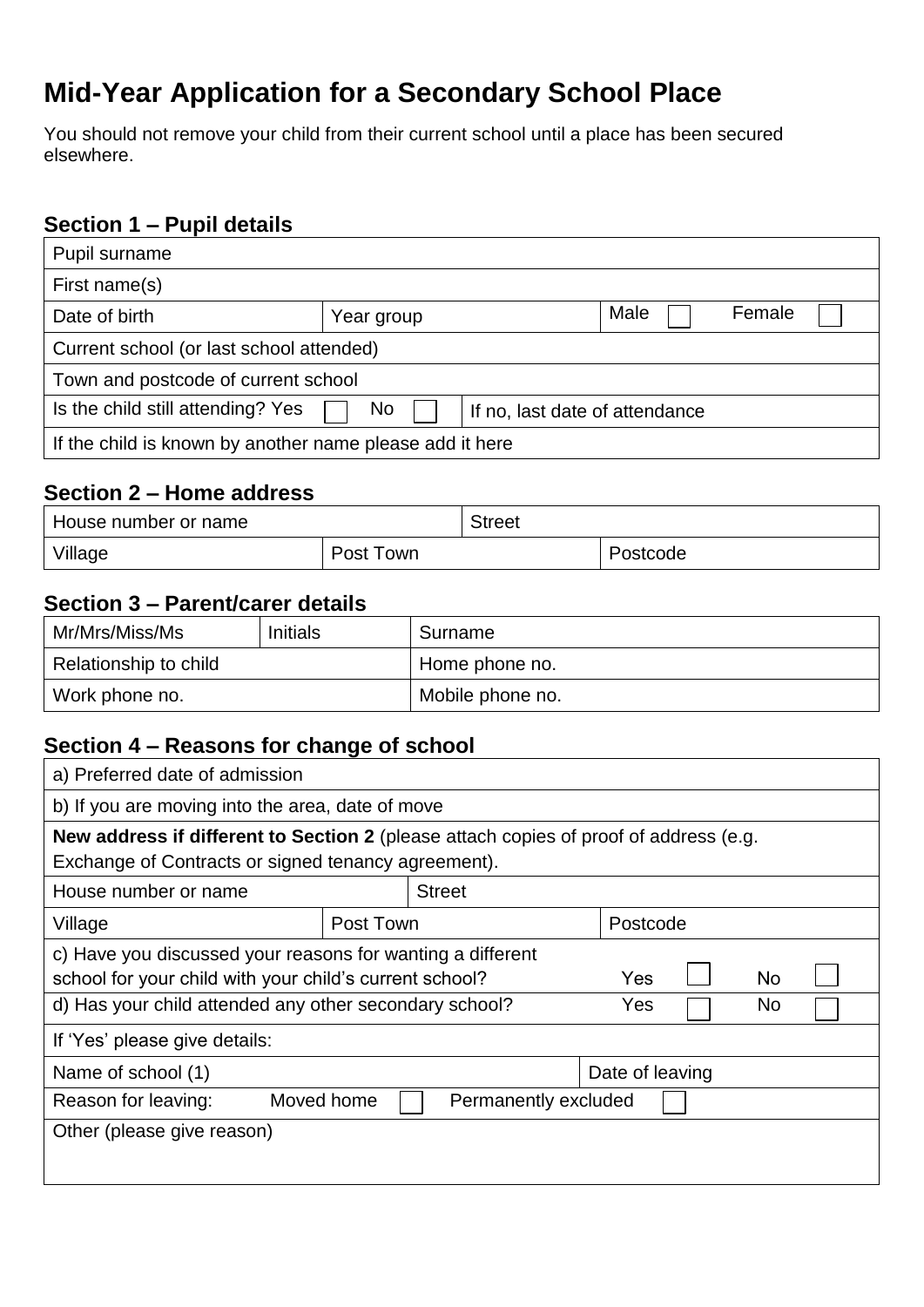| Name of school (2)         |            |  | Date of leaving      |
|----------------------------|------------|--|----------------------|
| Reason for leaving:        | Moved home |  | Permanently excluded |
| Other (please give reason) |            |  |                      |

## **Section 5 – Other details**

| Is your child cared for by a Local Authority or is he/she a previously looked                          | $No$ $\Box$ |
|--------------------------------------------------------------------------------------------------------|-------------|
| after child?                                                                                           | Yes         |
| Does the child have an Educational Health Care Plan                                                    | $No$        |
| (previously known as a statement)?                                                                     | Yes I       |
| Are there any exceptional medical reasons why the child should specifically                            | $No$        |
| attend this school (in accordance with the school's Admissions Policy)?                                | Yes         |
| If 'Yes', please attach supporting evidence from the child's doctor or other health care professional. |             |

## **Section 6 – School preference**

| Please state your preferred school in the box below). You do not have to give reasons for your |
|------------------------------------------------------------------------------------------------|
| preference. Any reasons you give should generally refer to the admissions policy.              |

Preferred school

Reasons

# **Section 7 – Siblings**

| If you have another child at this school please enter their details below. |               |
|----------------------------------------------------------------------------|---------------|
| Name                                                                       | Date of birth |

## **Section 8 – Other information**

## **Section 9 – Declaration**

I have read the notes of guidance for the completion of this form. I confirm that the information I have given is true and that I am a parent for this child.

| $ -$ | $\ddot{\phantom{1}}$ | paw |
|------|----------------------|-----|
|------|----------------------|-----|

## **Please return this form directly to the school for which you are applying.**

If you would like full details on how a school uses personal data, please visit the school website. If you would like full details on how ECC uses personal data, please go to [www.essex.gov.uk/privacy](http://www.essex.gov.uk/privacy) or call 03457 430430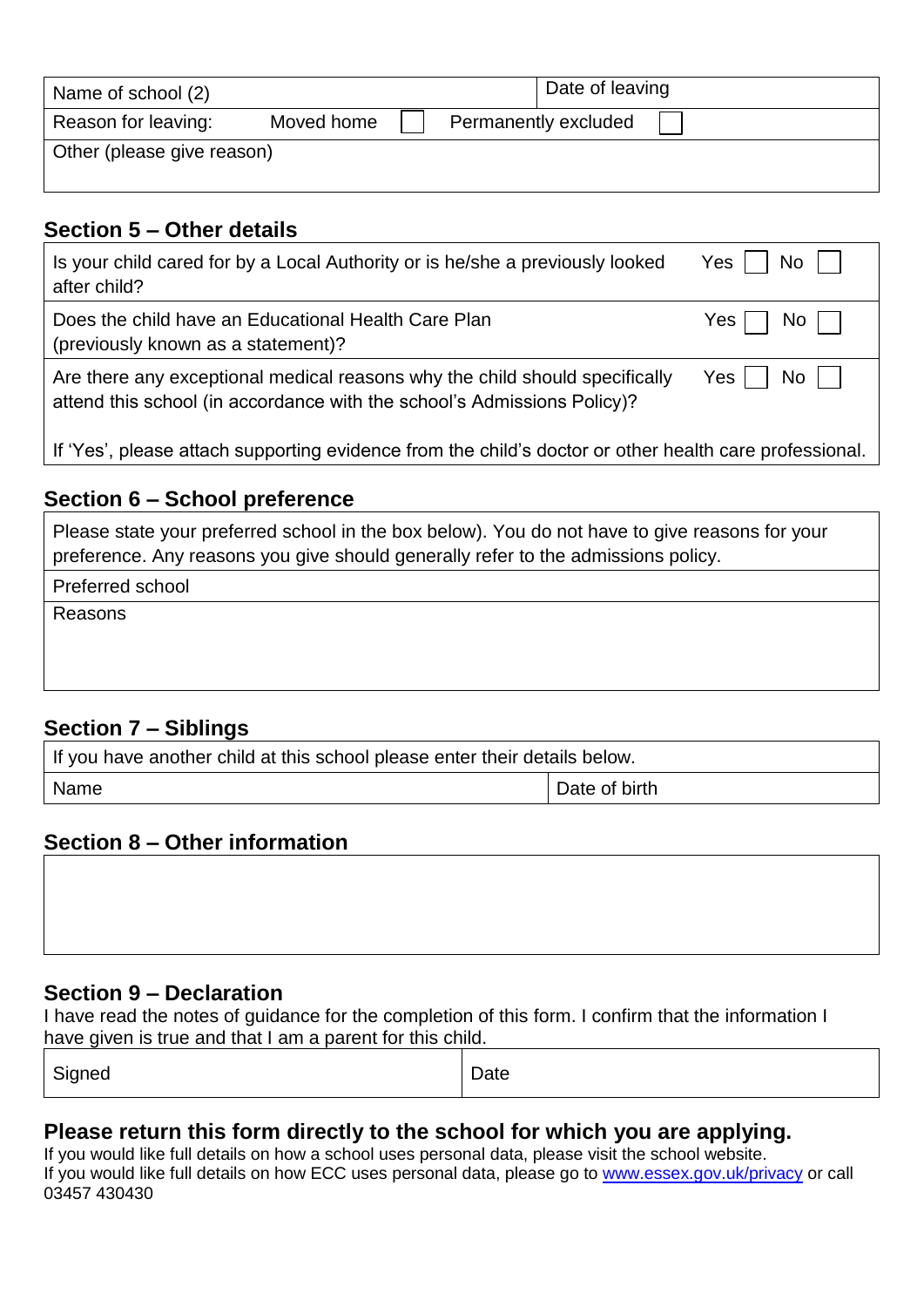|                                       | To be completed by the current / previous school only;<br>Name and position of person completing this form:                                                                                                                                                                         |
|---------------------------------------|-------------------------------------------------------------------------------------------------------------------------------------------------------------------------------------------------------------------------------------------------------------------------------------|
| Date of completion:                   |                                                                                                                                                                                                                                                                                     |
| Student Name and date of birth:       |                                                                                                                                                                                                                                                                                     |
| PRU?                                  | 1. Has the student named overleaf been placed in Alternative provision (AP) or the equivalent<br>within the last 2 years prior to this application or where the student's last provision was a                                                                                      |
| YES / NO:                             | Name of provision;                                                                                                                                                                                                                                                                  |
| YES / NO:                             | 2. Has the student had 3 or more fixed-term, behaviour related exclusions (or equivalent, e.g. a<br>short term placement at an external/internal provision), where at least 2 of the exclusions<br>were more than 1 day each, within the last year?<br>Please provide dates if yes. |
| YES / NO: Please give details if yes. | 3. Has the child been removed from the school roll / AP roll for a minimum of 1 term?                                                                                                                                                                                               |
|                                       |                                                                                                                                                                                                                                                                                     |
|                                       | As the Parent/Carer of this child I give my consent to my child's current/previous school releasing<br>this information for the purpose of this school application.                                                                                                                 |
|                                       |                                                                                                                                                                                                                                                                                     |
|                                       | As the pupil, I give my consent to my current/previous school releasing this information for the                                                                                                                                                                                    |

purpose of the school application.

Child name:…………………………………………….. Signed:…………………………………….

**IMPORTANT: Parents need to send this page of the form to the school with the application, but parents should also keep a copy of this completed page as you may need it later.**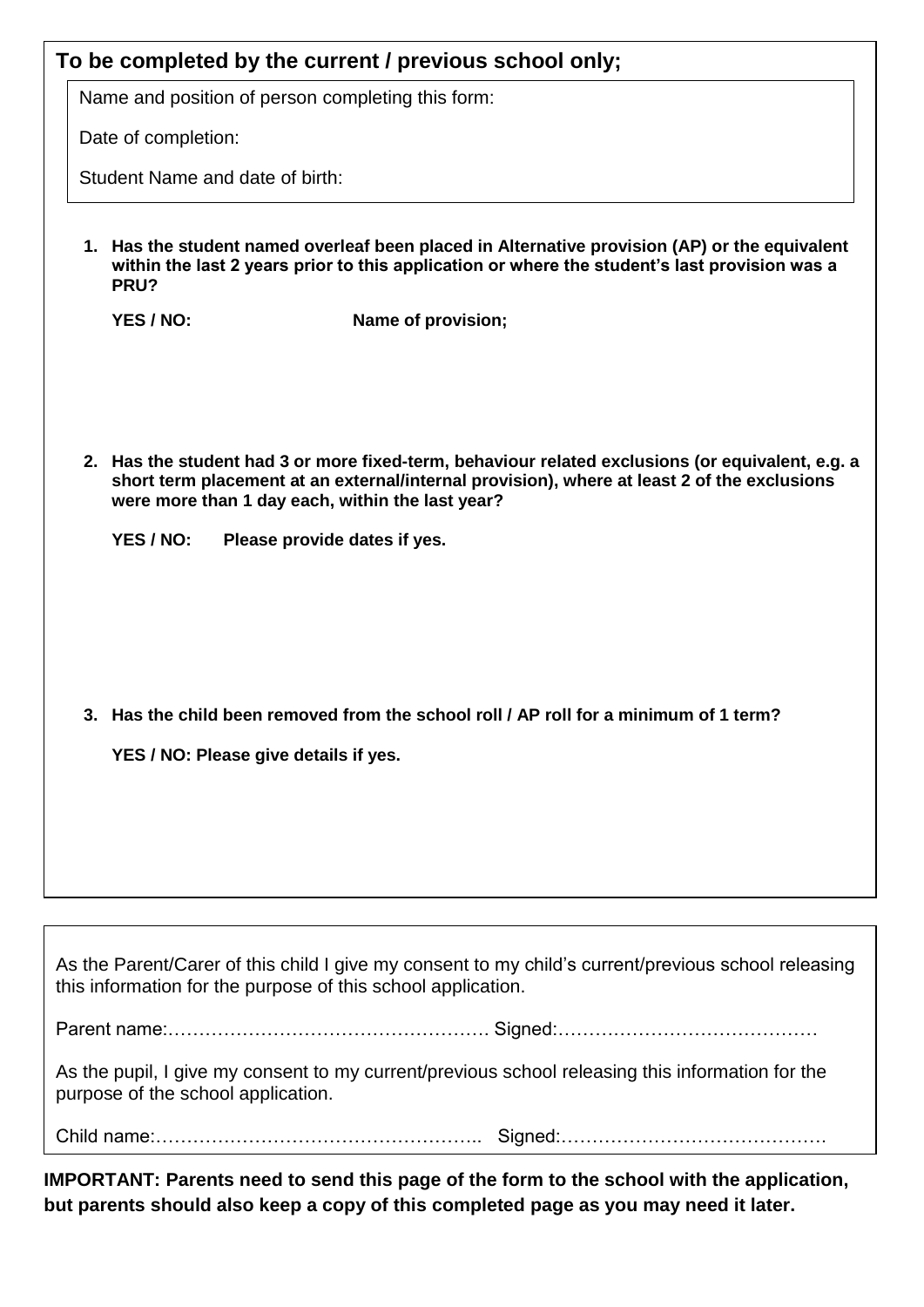# Notes of Guidance on Completion of the Mid-Year Secondary School Application Form

1. This form should be completed and shared with your child's current / previous school who will provide information as detailed on page 3. The form must then be sent directly to the Essex secondary school that you wish to apply for. Contact details for every school in Essex can be found via the website [www.essex.gov.uk/admissions](http://www.essex.gov.uk/admissions) using the "Secondary School Admissions booklet " link.

2. You should be aware that there is no guarantee of a place at any school so you can and should apply for more than one school, unless you have established that your preferred school definitely has a place for your child. To find out if there are places, you will need to contact the school(s) directly.

3. If you do decide to apply for more than one school, you need to make a separate application on a separate form for each school.

4. Once you have sent your application to the school, the school should write to you within 7 school days to confirm if a place is being offered or not. If you do not hear within this timescale, please contact the school directly to ask about your application.

5. If the school writes to you to offer a place, you should get in touch with the school to confirm if you are accepting the place and arrange a start date.

6. If you are refused a place, the letter you receive should explain that you have the right of appeal to an independent appeal panel against the decision. Appeals should be made in writing using the relevant form within 20 school days of the refusal letter. Information about appealing is available on the website www.essex.gov.uk/admissions from the 'Submit an Appeal' link.

7. Applying from overseas – for UK/EU citizens where the last school was overseas, you need to provide a copy of the passport to prove that the child is a UK/EU citizen. For non-EU citizens, the child must be in the UK before the application can be processed and proof of residency such as an endorsed (stamped) passport or entry visa will be required with the application.

8. If, having applied for a place, you do not manage to secure a school for your child (and you are living in the Essex County Council area\* or have a confirmed move into the County), please contact School Admissions at Essex County Council on Tel: 0345 603 2200 for further support and advice. The email address for School Admissions is [admissions@essex.gov.uk.](mailto:admissions@essex.gov.uk)

## 9. **Please remember – applications must be sent direct to the school(s) in question and not Essex County Council**.

P.T.O.

\* If you live in Essex you will pay your Council Tax to one of the following Borough/District Councils: Basildon, Braintree, Brentwood, Castle Point, Chelmsford, Colchester, Epping Forest, Harlow, Maldon, Rochford, Tendring or Uttlesford.